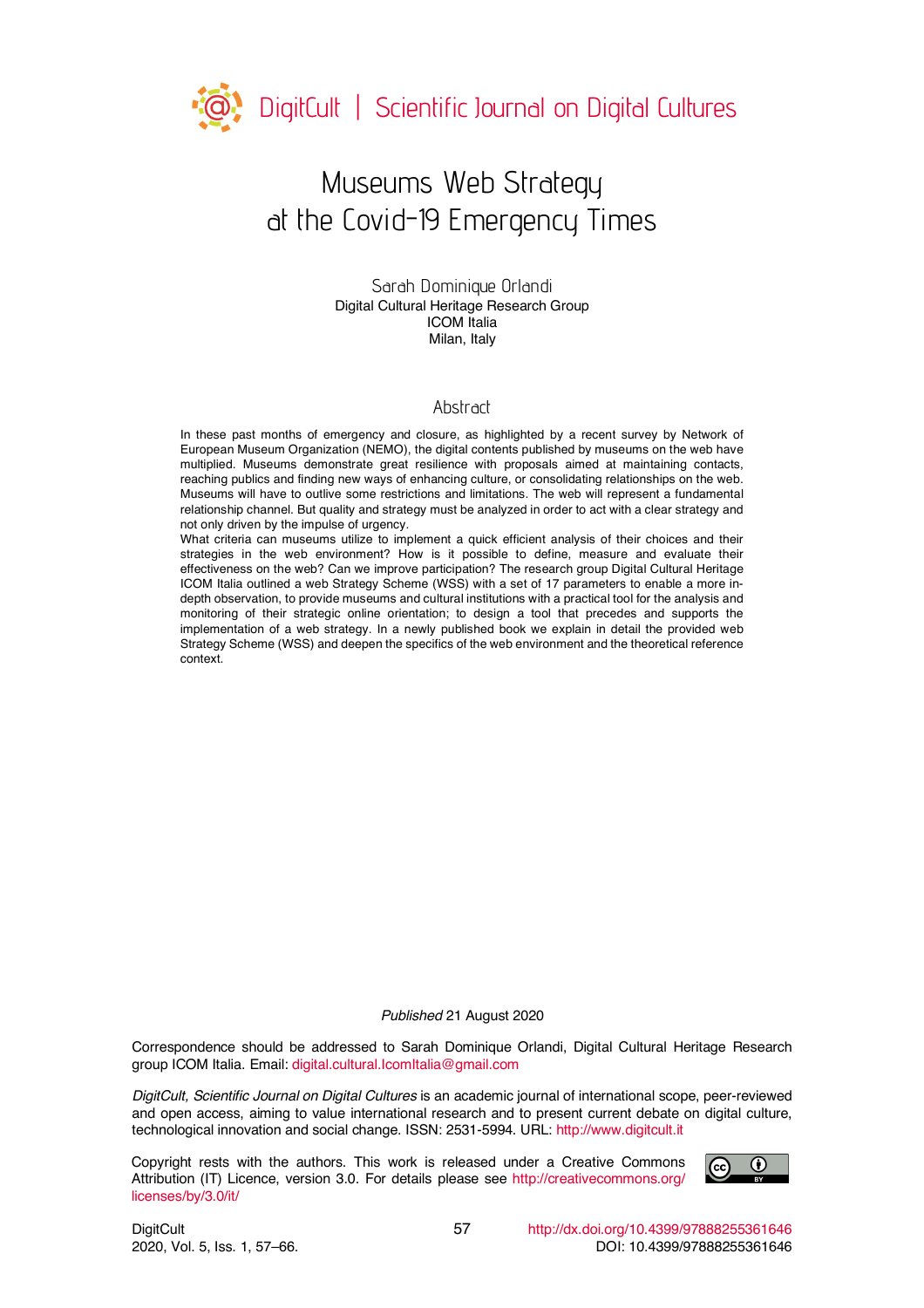# Museums Facing the Covid-19 Emergency

During complex months, the Covid-19 pandemic has forced most of the European population at home and museums in all the interested areas have been closed in the measure of 92% as highlighted by Network European Museum Organisation (NEMO) report NEMO Corona Survey results.1 Such forced closure has modified the approach of museums towards the web, with the publication of new contents. NEMO has carried out a quick survey among European museums and, the first in April 2020, published the results of a survey on the impact of the COVID-19 situation reflecting on museums all over Europe which shows the increasing effect of the forced closures and the early assessment results. Museums try to keep the relationships with their audiences alive with the help of the web. The list of museums' initiatives in each country is quite amazing. Institutions have highlighted the extent of the phenomenon and the enormous effort applied in order to find new narrative approaches (e.g. the list created by the Italian Ministry of Cultural Heritage).2 The complete and thorough closure foreseen by the Covid emergency orders and the limitation effects that such regulations will produce in the upcoming months have pushed many museums forward, demonstrating their strong resilient approach.

#### What Has Changed

The data collected during the forced closures period reports: "Most museums are closed (92%), with some exemptions in Sweden, Albania and Austria" (NEMO 2020, 2) the survey investigates on how museums are reacting against the crisis and the consequent economic losses. Museums are demonstrating their capacity to change and adapt at Staff and Budget level: "The good news is that the majority of museums have not yet had to dismiss staff members. Around 70% of the museums report that they have shifted staff tasks so as to accommodate current situation needs" (NEMO 2020, 3), the increase was instead less significant at Budget level 13.4% (NEMO 2020, 5). "More than 60% of the museums have increased their online presence since they were forced to close doors due to social distancing measures" (NEMO 2020, 5). Museums are actively looking for responsiveness and redirection. The study also analyzes the type of online initiatives reported by museums themselves that participated in the survey. The proposals are interesting: online learning programs, an increase in online exhibitions and virtual tours and the implementation of podcasts and thematic dedicated newsletters or specifically designed YouTube programs. Many museums have also made an effort to add new images to their online collections. How much has the museums' online presence developed? More than 10% of museums have increased it by 100%, and more than 40% of museums have increased their online active presence by one third.

#### What Has Not Changed

 $\overline{a}$ 

Many of the shared ones are one-way content: from the museum to the public. The publication of images, virtual tours, videos and posts or podcasts shows in most of the cases a one-way approach. Contents that are still replicating the museum monologue are being proposed in a more modern and digital form. How does the addressed audience rework the experience? How are audiences and publics involved in the designing of contents? The considered analysis on museums contents fruition and the audiences' reactions and appreciation of mentioned implemented actions remain poorly evaluated. The mere publication of contents does not mean that such subjects are actually shared nor it leaves the chance to reuse and actively participate in its cultural narrative. The web as a tool can create two-way interaction opportunities particularly thanks to the reuse of contents and to the cultural narration carried out when the public and the audiences are involved.

<sup>1</sup> https://www.ne-mo.org/fileadmin/Dateien/public/NEMO\_documents/ NEMO\_Corona\_Survey\_Results\_6\_ 4\_20.pdf

<sup>2</sup> https://www.beniculturali.it/mibac/export/MiBAC/sito-MiBAC/Contenuti/MibacUnif/Eventi/visualizza\_ asset.html\_535911882.html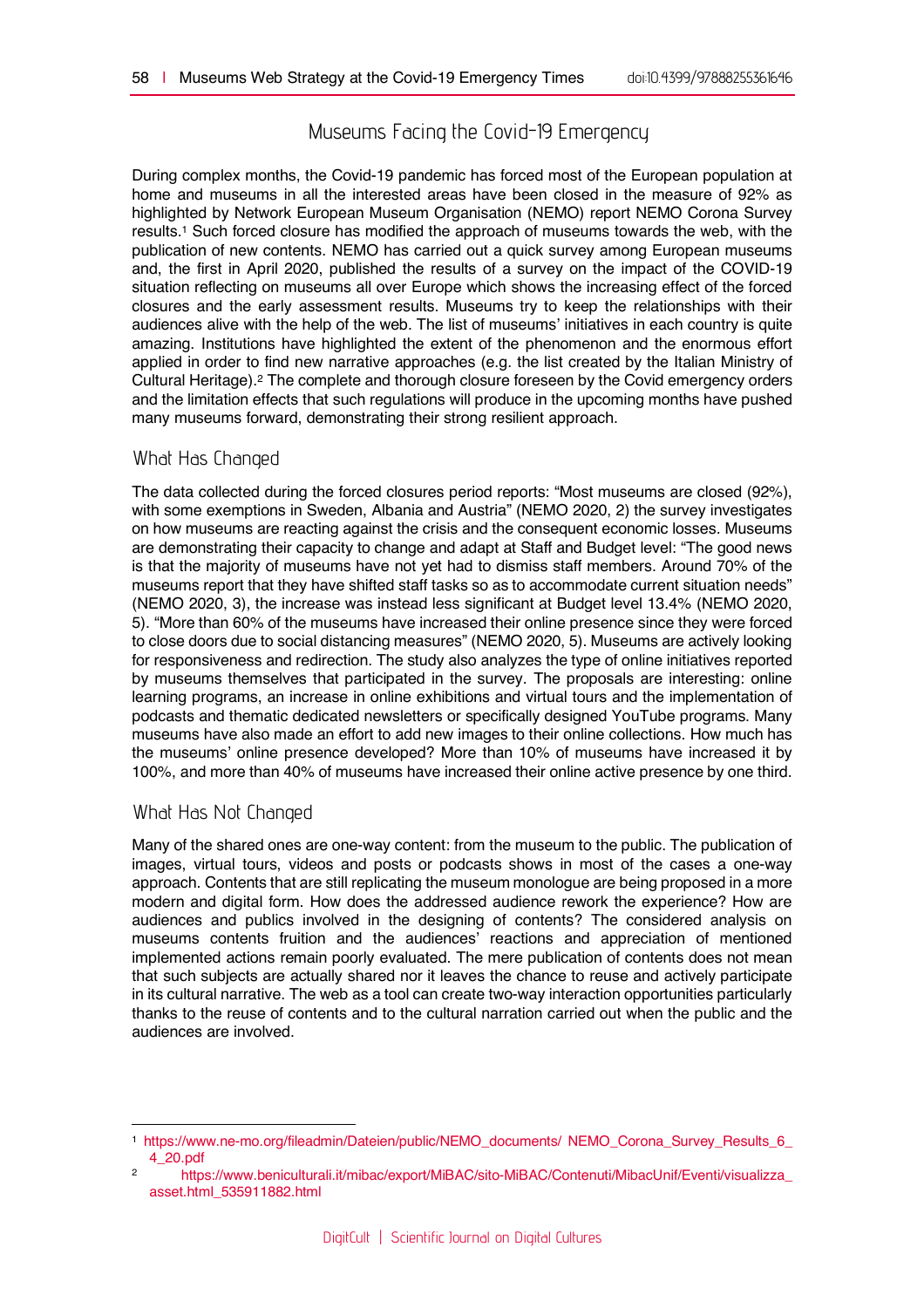# How to Assess Your Web Strategy?

For a long time to come, museums will experience restrictions on access to their spaces and proposed cultural activities. For museums, the one ahead, is a long-term crisis period during which the web can definitely play a crucial role in maintaining the relationships with the public. It is a time when it becomes fundamental to reason on the quality of the offer of the cultural narration of the online strategy is wished to follow.

Could the web become useful and functionally serve such new outlined functions? Could it supply effective action and monitoring tools? It seems important to try and create an effective tool for the community of museums consistent with the project and work that ICOM Italia has been carrying on for several years in Italy. The research group Digital Cultural Heritage (Gianfranco Calandra, Vincenza Ferrara, Anna Maria Marras, Sara Radice and me as coordinator) has proposed a practical tool called: WSS Web Strategy scheme – presenting 17 research parameters particularly focusing on communication strategies, which allow the museum self-monitoring process, offering evaluation tools for the assessment and monitoring of the online strategy.

The web is nevertheless overrated but still underutilized, as some results of a national survey carried out in 2017 using the WSS Scheme show, some reasons are to be found in the lack of knowledge regarding the structure of the web itself. No day goes by without hearing someone talking about it and its possibilities. Everyone uses it, everybody talks about it. What if I ask you who Tim Berners-Lee is? He is the actual inventor of the World Wide Web and is, shamefully enough, very little known and his only book *Weaving the Web. The past, present and future of the World Wide web by its Inventor* published in 1999 (Berners-Lee and Fischetti 1999) is no longer printed and difficult to find, yet this text explains the functioning in a very clear way together with the visionary philosophy that inspires it. He has actually created a language where any hypertext is an open system that can connect to any other hypertext page and by applying a URL (Uniform Resource Locator)<sup>3</sup> any page has become independent from the others allowing any page to be virtually connected to any other page in the web. He has created the connection system among the pages and in the meantime, he has allowed the absolute independence of the same pages. A beautiful complexity. A never-before experienced utopia which allows us to access every document, to publish whichever content we wish and to integrate any content published by others. An unprecedented opportunity. Yet, even though the web is much discussed, very little is known about its technical structure and actual possibilities. Often, we simply limit our actions to publishing single info on social media or on specific sites without linking them to other pages showing an old editorial approach. The web is the largest cooperation machine ever conceived by humankind, but is not a place where mere lists of information are published, it requires a complex and technically correct designing.

A vision and opportunity is well described in (Tapscott and Williams 2006): "Billions of connected individuals can now actively participate in innovation, wealth creation, and social development in ways we once only dreamed of (...) And when the masses of people collaborate they collectively can advance the arts, culture, science, education, government, and the economy in surprising but ultimately profitable ways. […] based on new competitive principles such as openness, peering, sharing, and global acting". Web is overestimated in words but essentially underutilized.

Before taking new steps, it is worth analyzing your web strategy in detail and improving all possible actions with a short-term program, considering what is immediately feasible, optimizing and improving existing contents, and then implementing a long-term program with new proposals. In order to provide a tool we have made the WSS scheme available in different formats and downloadable in open access format. The scheme version of the survey is today available in Italian and English. In 2017 using the mentioned scheme we carried out a survey in Italy and have published the results in (Orlandi et al. 2018). In 2019 we released an extended version (Orlandi et al. 2019), available in Italian in Open access.4 The book discusses some theoretical aspects and presents in detail the proposed 17 parameters of analysis.

 $\overline{a}$ 

<sup>3</sup> https://it.wikipedia.org/wiki/Uniform\_Resource\_Locator

<sup>4</sup> Downloadable at https://zenodo.org/record/3547149#.Xp2l0FMzZLA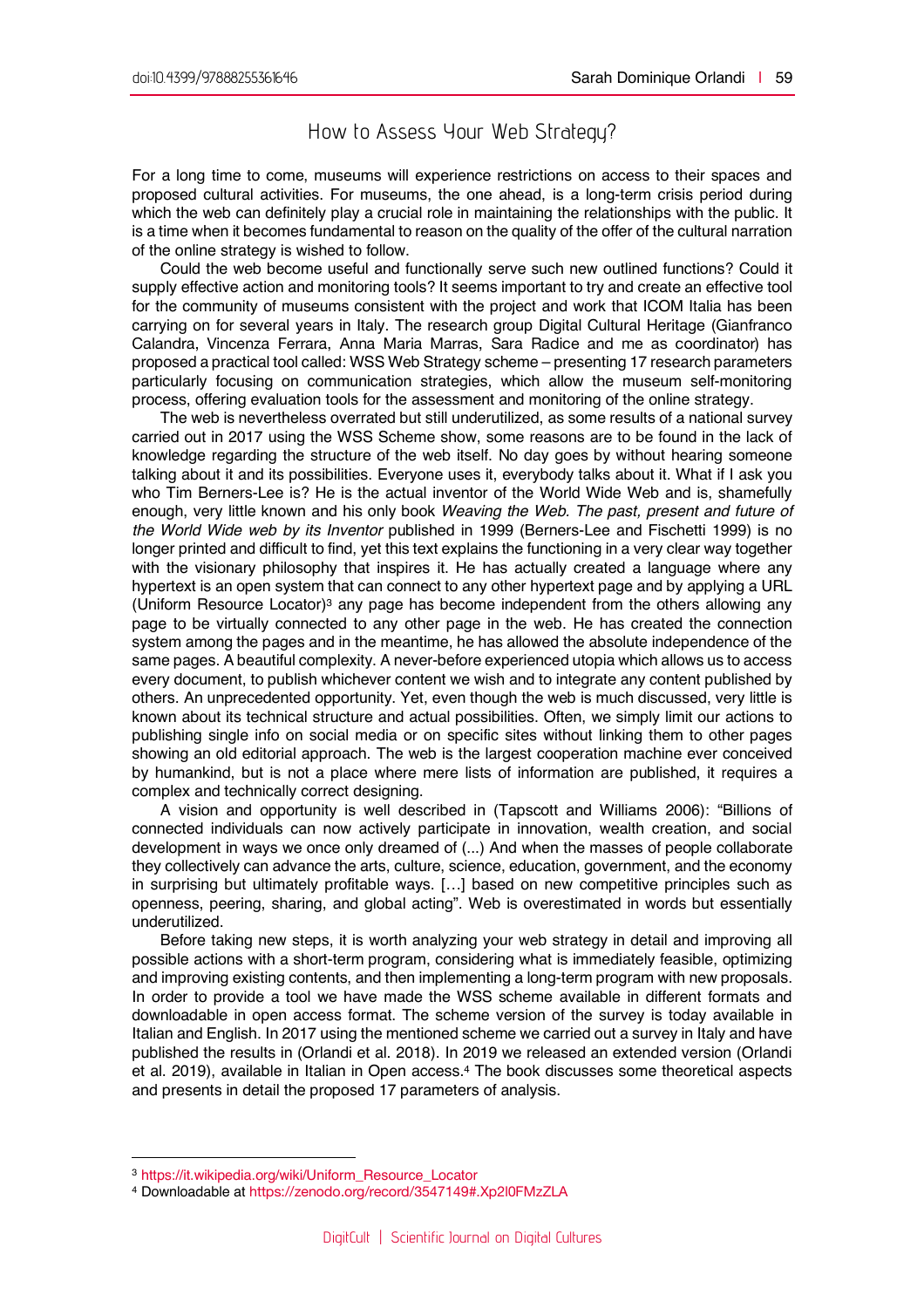

**Figure 1.** Book Cover of (Orlandi et al. 2019).

## Book Theoretical Issues

In the book we have dealt with some theoretical issues: Daniele Jalla, in his *Communicating and preserving data at the time of the web (Comunicare e conservare al tempo del web*), reflects on the nature of digital heritage, and on the problems connected to security, keeping and archiving data available to all humanity; in the chapter *web strategy as a system (La web strategy come sistema)*, I explain the nature of the web in the way its creator Tim Berners-Lee conceived it by utilizing a mixture of technical skills and a brilliant philosophical utopia; Valentino Nizzo, in his *Granting effective knowledge experiences of public enjoyment* (*Garantire effettive esperienze di conoscenza e di pubblico godimento*), highlights the importance of the web as a strategic tool for the enhancement and use of heritage also for the Italian ministry of Cultural Heritage; Anna Maria Marras, in her *Accessibility and digital experience* (*Accessibilità e Digitale*), explains by illustrating the reference legislation, how accessibility can be declined in different meanings and how digital accessibility is a fundamental element in the museum strategy; Sara Radice, in her *Strategies for effective web designing or Search Engine Optimization* (*Strategie per una progettazione web efficace in ottica SEO*), provides the most crucial elements and aspects for optimization of the SEO strategy of contents another technical yet fundamental aspect to focus while playing on the web, without which we may miss a number of interesting opportunities; Vincenza Ferrara, in her *Reuse and Educational Mission* (*Riuso e Missione Educativa*), explains the priority of a free release of cultural images and how this could be a great opportunity also in the educational field and which project are promoting this approach; Gianfranco Calandra, in his *Beyond the "grammar"* (*Oltre la "grammatica"*) deals with all the fundamentals that need to be primarily checked, the actual basic "grammar" to be assessed first in order to be then in a position to concentrate on the strategic objectives of cultural narrative; Enrico Bertacchini, in *The value of quantitative surveys on museums and the web (Il valore delle indagini quantitative sui musei e il web)*, highlights the importance of relying on analyzes and surveys, as we did in 2017, to obtain feedback and data to make effective assessments and choices.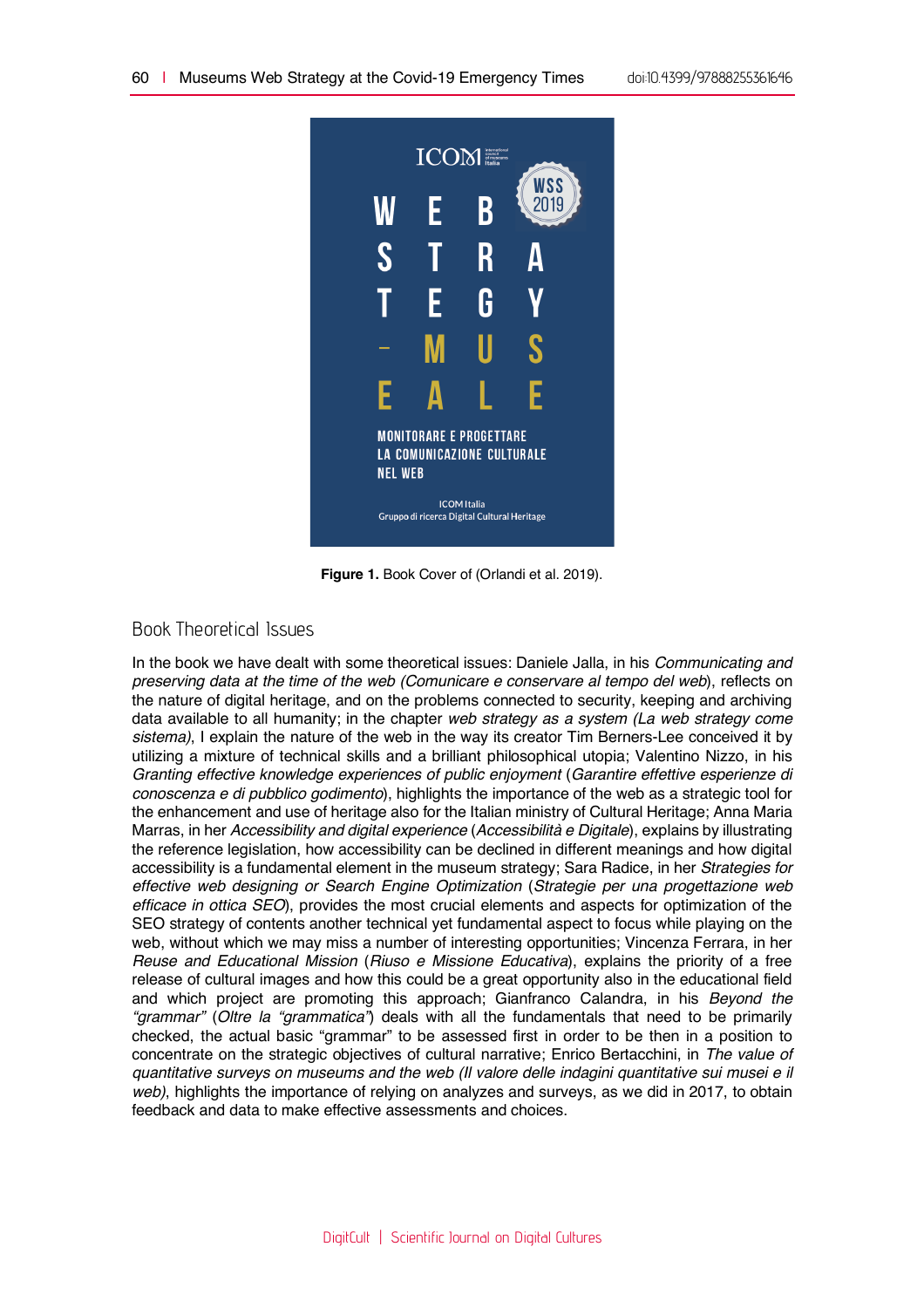#### Progressive parameters

The WSS web Strategy Scheme has been conceived as a practical tool to identify the elements which define the online presence of a cultural hub as an integrated use of website, social media and web platforms. The suggested scheme proposes an improving path proceeding from simple to complex, from practices that are already in place and functioning for the suggestion of a possible evolution in terms of public participation in the near future.

#### **1. Information Architecture**

- 1.1. Menu And Contents
- 1.2. External And Internal Links
- 1.3. Writing For The Web

#### **2. Contents Strategy**

- 2.1. Contents Quality
- 2.2. Contents for Diversified Audiences
- 2.3. Information
- 2.4. Internationalization

#### **3. Interface Design**

- 3.1. Operability
- 3.2. Responsive Design
- 3.3. Visual Identity

#### **4. Creating Communities**

- 4.1. Sharing Tools
- 4.2. Museum Public Dialogue
- 4.3. Online Catalogues
- 4.4. Monitoring Tools

#### **5. Creative Reuse of Contents**

- 5.1. Management and Reuse of Contents
- 5.2. Licenses for the (Re)Use of Contents
- 5.3. Users Generated Contents

We will highlight some parameters and results. The first three levels are simple and technical, and concern the concept of usability and accessibility; and results on the survey are generally positive. Entire level *4. Creating Communities* analyzes the interaction among users and between users and the cultural institution investigating: the use of social media for content sharing; the possibility to create or consolidate a virtual community through direct dialogue with institutions; the presence of contents on regional, national and international sharing platforms. In particular parameter 4.2 *Museum-public Dialogue* draws attention to the possibility of a dialogue between public and museum. The results of the survey we carried out in Italy in 2017 are critical: 7% of the cases shows absence of contact details (e.g. Online form, email contact) that would allow the users to contact the Museum staff in order to ask for information; 52% of analyzed situations presents contact forms or Museum staff email contacts, but answers are rarely received on time, causing user dissatisfaction; in 24% of cases the response time is faster but only in 17% of them, social activities foreseeing specific projects in which the public can actively participate are periodically planned (e.g., "Ask a curator").

Parameter 4.4. Monitoring Tools highlights the useful social analysis tools, but only in 16% the analytics tracking features are used and the collected data is analysed and used to improve the web strategy. Level *5. Creative reuse of contents* considers the interaction tools which allow the user to create and share contents via the use of external platforms or through a designated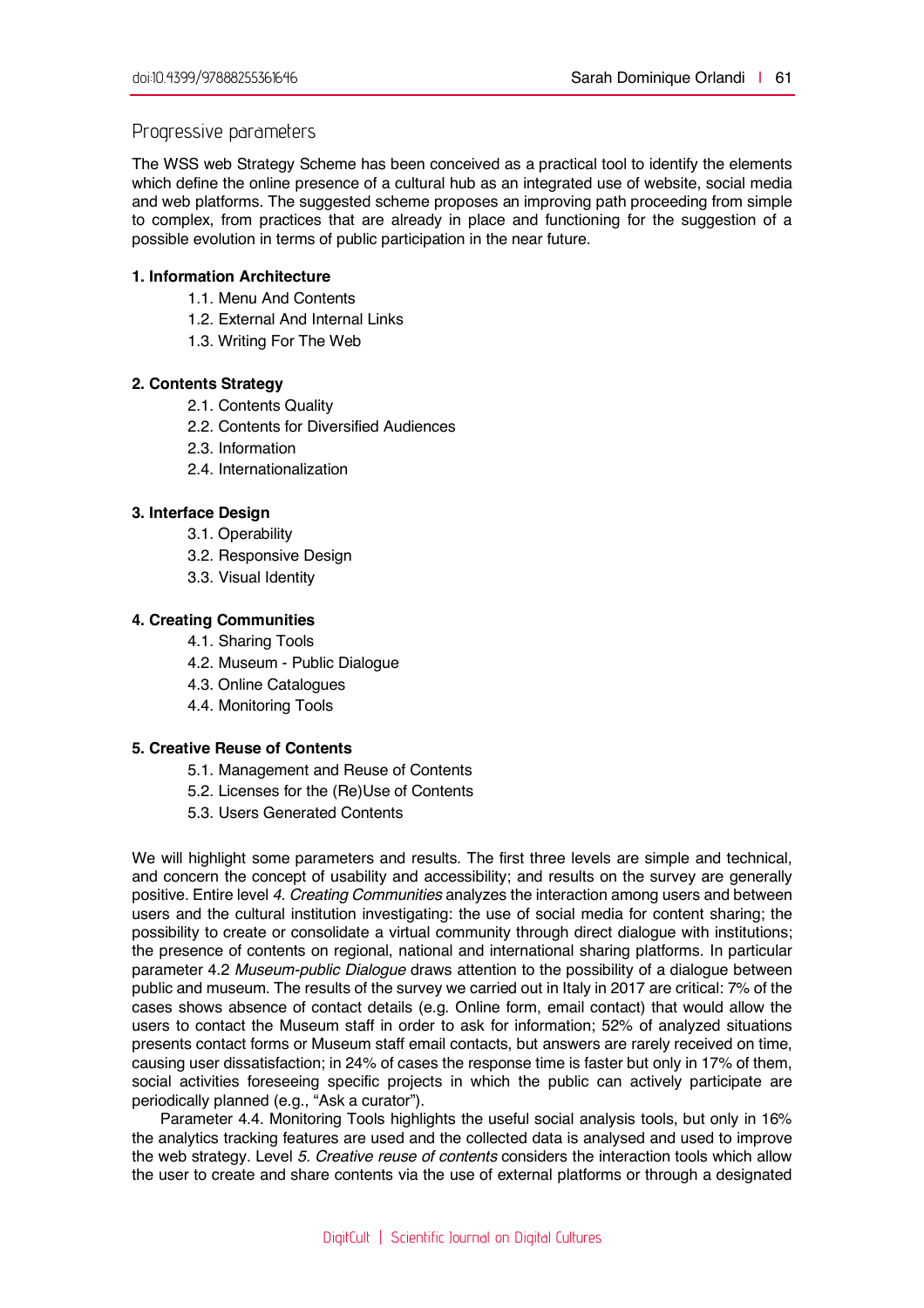section of the website itself. These are the three questions belonging to the fifth level of investigation: the presence of tools for the interaction of users and the contents' sharing and management; the typology of user's licenses and copyrights, finalized to the re-use of content; the possibility to edit contents. In the survey, it emerged that regarding parameter 5.2 (Licenses for the Reuse of contents) in 63% of cases under the section "Terms of use" in the Museum's website there are no Licenses and copyright information about the reuse of content; in 26% they are unclear, and only in 11% there are Creative Commons (CC)5 licenses so it is possible to save contents and actually reuse them.

### Conclusions

**One way communication or participation?** The active involvement of the public is of the fundamental elements of the social function of a museum. The complexity of the challenges requires museums to have a new listening ability and relationship capability. In addition to the production of contents from the museum to the public, which bear the characteristics of a onedirectional monologue; museums should also involve and implement a real intention to listening and dialogue with its public, since the projects that make the public active and participatory are the same allowing the museum to understand the public's needs, considerations and thoughts. It is crucial to remember that with 'participation' we do not mean museum projects *for* the public, but projects realized in cooperation *with* the public or *done by* the public.

Digital contents published by museums on the web during Covid-19 emergency have been multiplied and museums demonstrated great resilience but there is a lack of long-term editorial strategy and the contents rarely activate a dialogue, aspects as we had already found in the 2017 Italian survey carried out with the WSS as we reported in Museum International article (2018) providing information on the lack of strategy on level 4 (Creating Communities focused on dialogue and monitoring) and on level 5 (Reuse of Contents and Licenses).

A change of parameter is urgent. The coming months with Covid access restrictions to museums and their very small face-to-face activities require to activate a quality relationship also via the web, and quality is in the increase of dialogue and active participation of the public. The monitoring scheme WSS can be a useful tool for self-assessment and for identifying relational strategies.

If the Museum releases images and contents with free licenses, it authorizes, allows and hopes that people rework them, make them their own, share them and therefore participate in new narratives, and create new points of view on what we value as heritage. And heritage becomes alive when it is reinterpreted right here, right now, and, sure is, the museum can be stimulated by ideas coming from the public. The active involvement of the public is at the base of one the founding documents of new museology: in the wonderful *Resolution of Santiago* of 1972 (Fernández Guido 1973), it has been highlighted that "the museum should have a technical and psychological impact on the visitor. It should not merely give him an aesthetic pleasure, but also stimulate the development of his inner potentialities", and stated that "in the case of museums, as with most communication media, the communication process was one-way, without any possibility of feedback" (Fernández Guido 1973, 33). On the web to "development of his inner potentialities" is for example the opportunity for the public to reuse and creatively rework contents on the web allows us to observe the expression of the latent possibilities of the public itself and to monitor its reactions. It also welcomes a multi-voiced cultural narrative, which directly involves the public. Such a level of investigation helps setting long-term objectives on involvement and active participation. DCH research group intends to insist on their strategic relevance, even if such procedures are not yet systematically widespread. The possibility in the web to look forward, modify and elaborate can be a great incentive for cultural participation. Public can become part of the process of re-signification of the cultural narration, helping museums with the new need very clearly expressed in the text by Roberto Verganti: defining not how (new proposals or services) but why (new meanings) certain steps need to be taken, "since this is the new challenge: not innovation of solution, but innovation of meaning". Innovation driven by meaning is the way to create value in our current world, where ideas are abundant but new visions are rare (Verganti 2016, 3).

 $\overline{a}$ 

<sup>5</sup> https://creativecommons.org/use-remix/cc-licenses/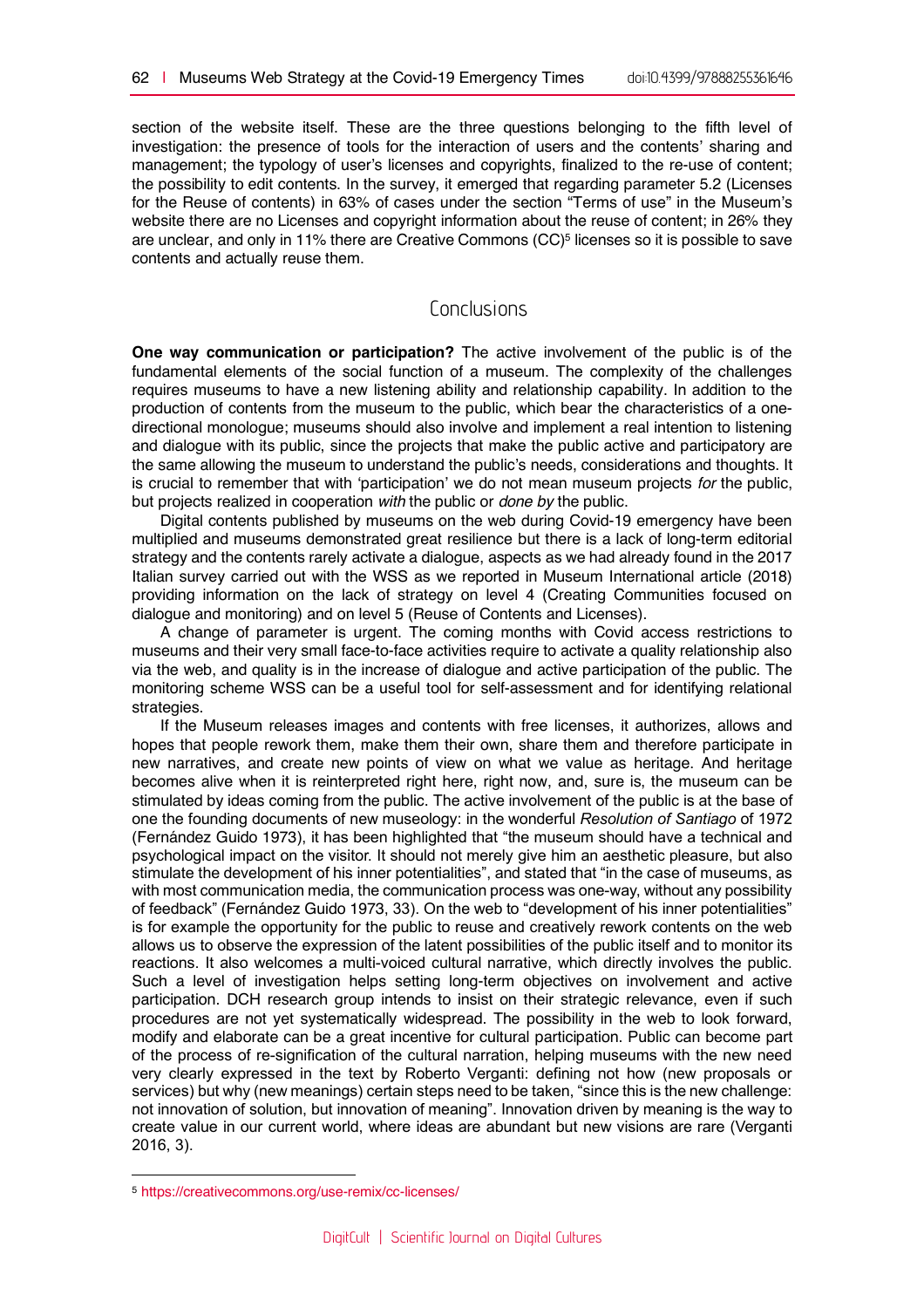Yet, the global process of content sharing and accessibility has to be compatible with the observance of law: the steps to find agreements and the right methods are many and very interesting: on the European Union website there is an interesting *Timeline of digitisation and online accessibility of cultural heritage*<sup>6</sup> which guides you through every European digitalisation step since 2015. A change in mentality is therefore necessary so to allow the adherence to the European Commission *Recommendation of 27 October 2011 on the digitization and online accessibility of cultural material and digital preservation* (European Commission 2011) for the use and re-use of digital cultural heritage contents for different purposes, such as education, tourism, etc. in order to improve the involvement of different audiences. We hope the adoption of exceptions already foreseen by Directive 2001/29/EC at a national level.

We are living in a polarized dimension in which most museums under-utilize the opportunities the web offers (the results of the Italian survey show it) and some powerful museums dare to release the images of their collections with open access: the Metropolitan Museum of Art,7 the Smithsonian,<sup>8</sup> the Rijksmuseum to give just some recent examples. Even the Cleveland Museum of Art has just made the same choice and the Director, William Griswold in a presentation of the project for the release of images in the public domain highlighted the main goal behind such a decision: "for the benefit of all the people, forever".9 The goal for the release in the public domain or with free licenses of images and contents goes beyond the online publication of the catalog of works, it, in fact, offers a greater opportunity: the possibility for people to use them to create new contents, and for this reason the Smithsonian dedicates a whole section of its site to the practices called Remixes with Smithsonian Open Access Content<sup>10</sup> (many have used 3D models, also those released in CC0). Public domain licenses (CC0) or Creative Commons licenses indicate what it is possible to do with images and contents. A recent GLAM open access policy and practice survey (McCarthy and Wallace, 2018-to present) seeks to map institutions that share with free licenses or in the public domain images and contents. In such survey the Italian institutions that issue with CC are only the Egyptian Museum of Turin and the and European Library of Information and Culture (BEIC). In fact, more information is needed in order to be able to act correctly on the web as well as political choices at national and European level which allow or foresee exceptions that would simplify the opportunities of European cultural institutions to open up to dialogue and active participation of the public.

Without clarity and simplicity on release opportunities, museums do not take risks and at an international level Italy definitely risks a setback. That's why the Digital Cultural Heritage research group of ICOM Italy is now focused on a new research on *Copyright and Open Licenses in relation to the reproduction and publication of cultural heritage images and contents on the web*. The first step will be the creation of a FAQ document, easy to understand and ready to use, for Museums, Libraries and Archives. A board of experts (Anna Maria Marras, Deborah De Angelis, Pierfrancesco Fasano, Cristina Manasse, Mirco Modolo) will try to identify and answer the legal questions that many cultural heritage professionals have to face almost daily to take strategic decisions about increasing open interaction on the web.

We wish this scheme WSS could be adopted by a larger research community. We would appreciate the opportunity to hold comparative studies with other museum realities with the aim of achieving a deeper view and more complete knowledge of the possibilities of the web. We shall be more than happy to answer your questions and receive your suggestions and comments at our email address: digital.cultural.icomitalia@gmail.com.

 $\overline{a}$ 

<sup>6</sup> https://ec.europa.eu/digital-single-market/en/news/timeline-digitisation-and-online-accessibility-culturalheritage

<sup>7</sup> Open access policy, https://www.metmuseum.org/about-the-met/policies-and-documents/imageresources

<sup>8</sup> Open Access Remix, https://www.si.edu/openaccess

<sup>9</sup> https://youtu.be/Vkk2G2QglNc

<sup>10</sup> https://www.si.edu/openaccess/remix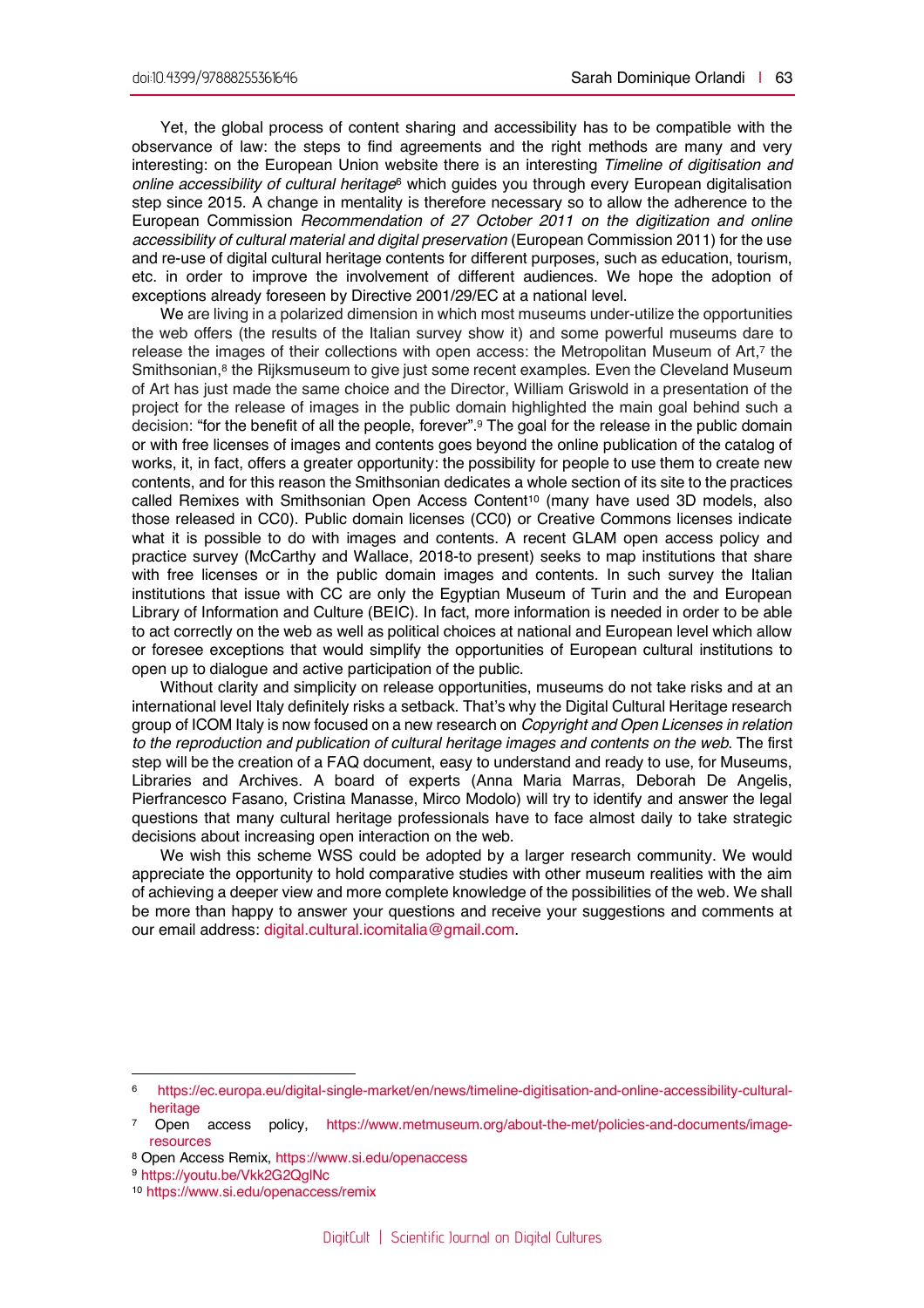

**Figure 2**. *Schema della Web Strategy WSS 2019 (Sintetic web Strategy Scheme WSS 2019, italian version)*. Available at http://www.icom-italia.org/wp-content/uploads/2019/11/Schema-web-Strategy-ICOM-ITALIA-WSS-2019-ITALIANO.pdf



**Figure 3.** *Sintetic Web Strategy Scheme WSS 2019*, english version. Available at http://www.icomitalia.org/wp-content/uploads/2019/11/web-Strategy-Scheme-WSS-2019-ICOM-ITALIA-ENGLISH.pdf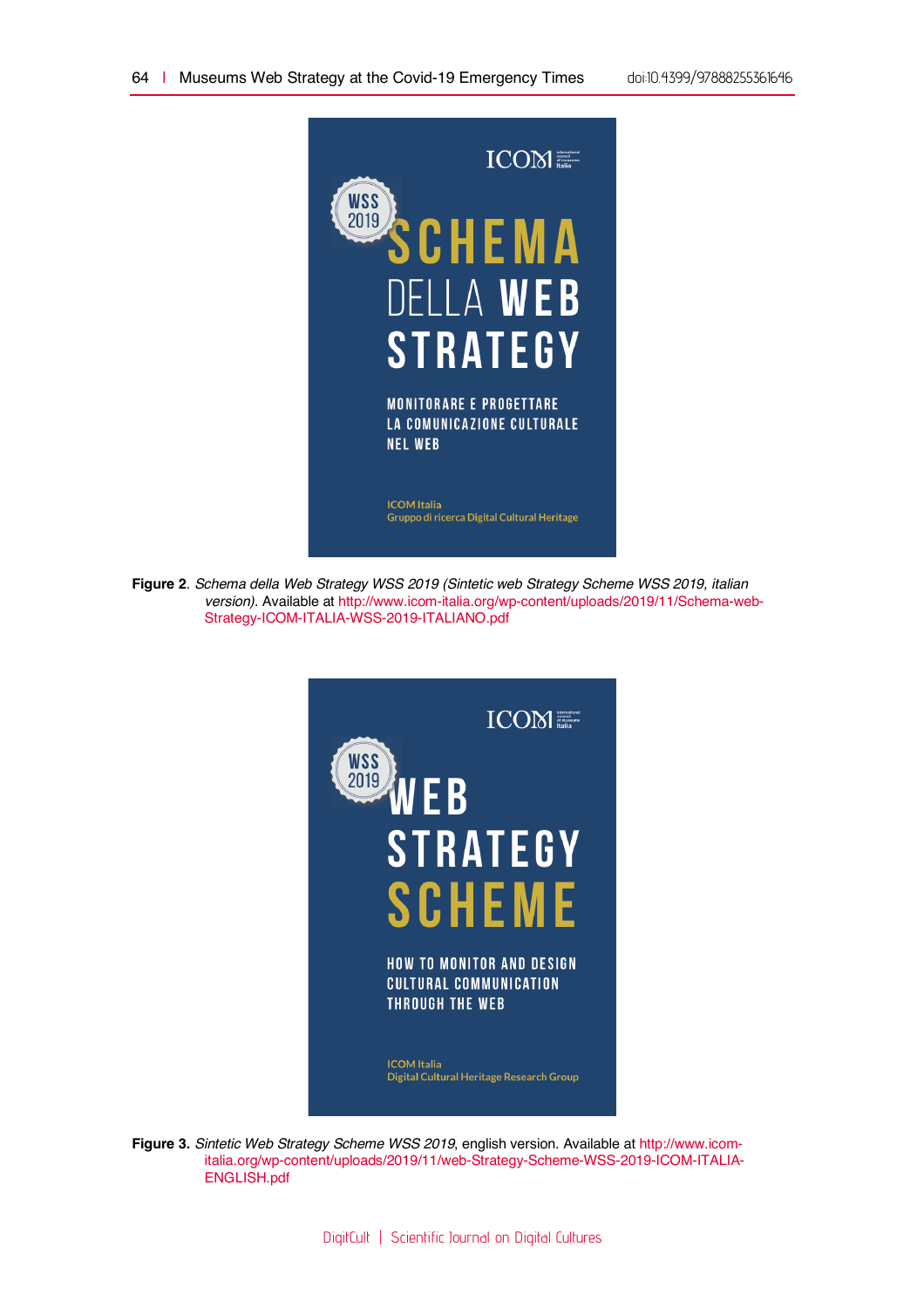# Acknowledgements

I thank members of the Digital Cultural Heritage research group who worked on the Museum Web Strategy research project from 2015 to 2019: Gianfranco Calandra, Vincenza Ferrara, Anna Maria Marras, Sara Radice; and thanks to Tiziana Maffei, Daniele Jalla, Enrico Bertacchini e Valentino Nizzo for their intellectual contribution on our final publications.